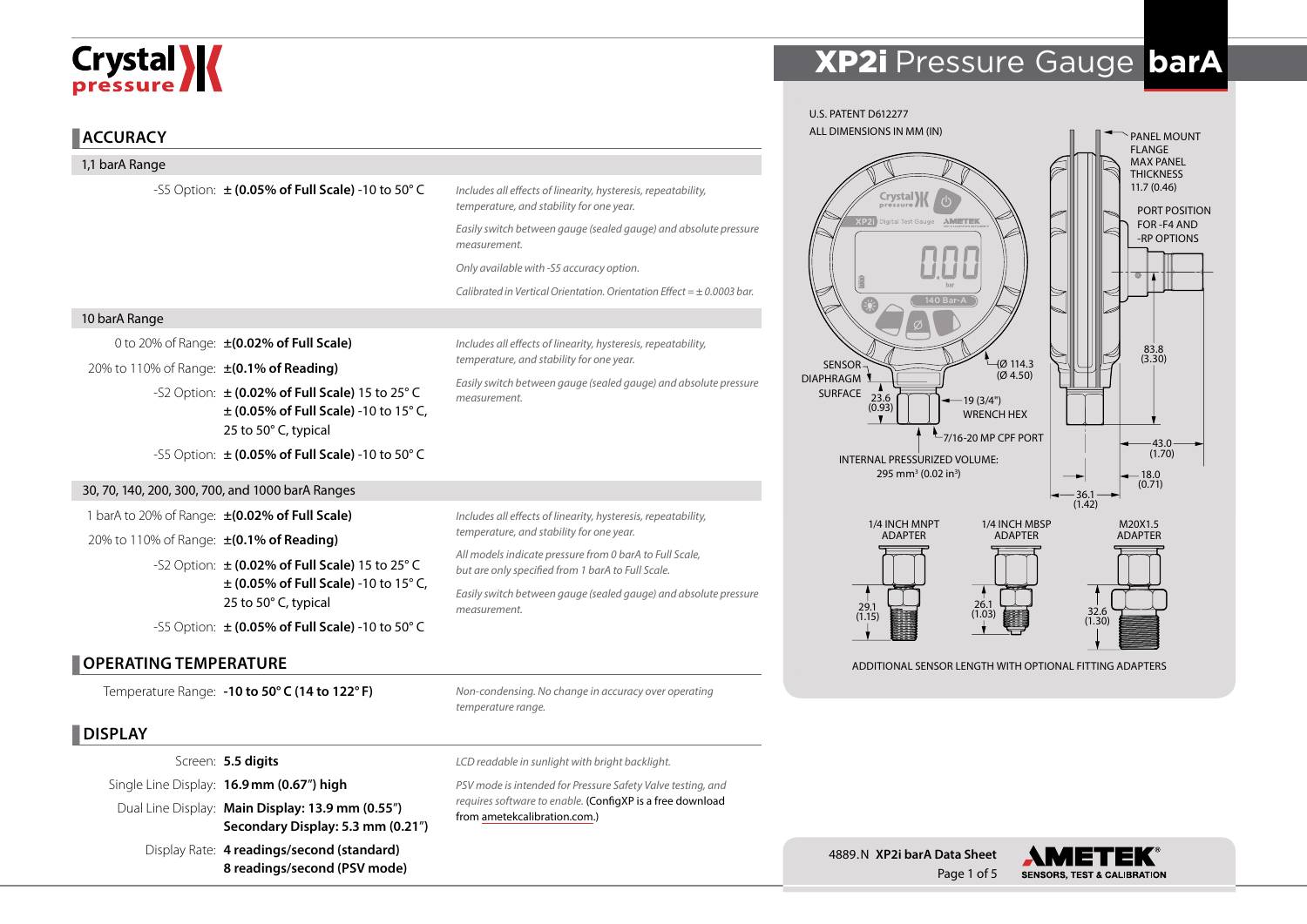# **Crystal**

## **POWER**

*The XP2i is Intrinsically Safe only if powered by one of the following battery types.*

| ATEX/IECEx: | <b>Approved Battery Type</b> | $Ta =$                   | <b>Marking</b>  |  |
|-------------|------------------------------|--------------------------|-----------------|--|
|             | Rayovac Max Plus 815         | $-20$ to $50^{\circ}$ C  | Ex ia IIC T4 Ga |  |
|             | Energizer E91                |                          |                 |  |
|             | Energizer EN91               | $-20$ to 50 $^{\circ}$ C | Ex ia IIC T3 Ga |  |
|             | Duracell MN1500              |                          |                 |  |

| CSA: | <b>Approved Battery Type</b> | $Ta =$                  | <b>Marking</b>                      |  |  |
|------|------------------------------|-------------------------|-------------------------------------|--|--|
|      | Rayovac Max Plus 815         | $-20$ to 45 $\degree$ C | Class I, Division 1, A, B, C, D T4  |  |  |
|      | Energizer E91                |                         |                                     |  |  |
|      | Energizer EN91               | -20 to 50 $^{\circ}$ C  | Class I, Division 1, A, B, C, D T3C |  |  |
|      | Rayovac Max Plus 815         |                         |                                     |  |  |

3 x AA: **1500 hours, typical** Ultra Low Power: **> 1 year, typical\*\***

*Uses 3 alkaline AA (LR6) batteries. Use of backlight and/or RS232 reduces operating time.*

*Optional AC power supply available.*

*\*\*20 minute recording interval or greater in LT5 mode.*

For hazardous location product warnings, refer to the operation manual.

### **DATA/COMMUNICATION**

Digital Interface: **RS232, DB-9F**

### **DATALOGGING**

Capacity: **32000 data points** Storage Type: **Non-volatile flash memory** Minimum Interval: **1 second** Maximum Interval: **18 hours** Min. Event Duration: **250 mS\*\*\***

*Free Labview® drivers and programming instructions are available for download from website.*

#### For hazardous location product warnings, refer to the operation manual.

*DataLoggerXP Firmware Update may be purchased at time of order, or an Upgrade Package may be purchased afterward. Software available for download from our website. Compatible with 32 & 64 bit Windows 7, Vista, and XP (32 bit only). Produces csv files, or uses Excel template files (samples included) to automatically format and graph data.*

#### *\*\*\* Logging Type - Average with Peaks.*

## XP2i Pressure Gauge **barA**

#### **CERTIFICATIONS**



**II 1G Ex ia IIC T4/T3 Ga FTZU 12 ATEX 0048X**

|--|

**Ex ia IIC T4/T3 Ga IECEx FTZU 12.0009X**



Exia Intrinsically Safe and Non-incendive for Hazardous Locations: Class I, Division 1, Groups A, B, C and D, Temperature Code T4 or T3C. For hazardous location product warnings, refer to the operation manual.



XP2i complies with the Electromagnetic Compatibility and the Pressure Equipment Directives.



XP2i complies with the Australian Radiocommunications (Electromagnetic Compatibility) Standard 2008.



XP2i is approved for use as a portable test instrument for Marine use and complies with Det Norsjke Veritas' Rules for Classification of Ships, High Speed & Light Craft and Offshore Standards.

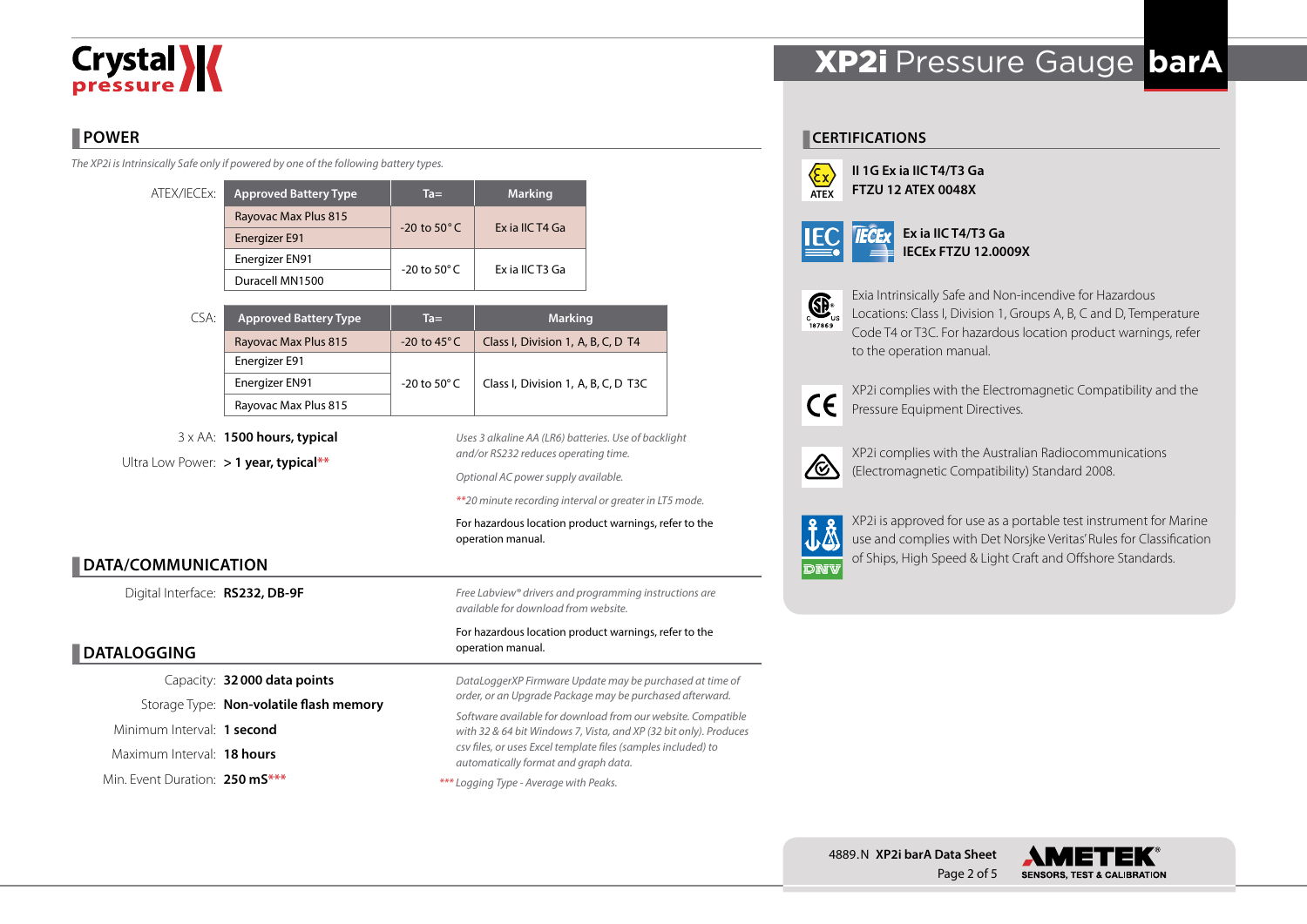# **Crystal \/**

#### **ENCLOSURE**

|                                    | Weight: 562 g (19.8 oz)                              | Weight includes batteries.                                                                                                                                                                                  |  |  |  |  |
|------------------------------------|------------------------------------------------------|-------------------------------------------------------------------------------------------------------------------------------------------------------------------------------------------------------------|--|--|--|--|
|                                    | Rating: <b>IP66 and IP67</b>                         | Submersible to 1 m for 30 minutes [IEC 60529].<br>Nickel plating over low copper, marine grade aluminum.                                                                                                    |  |  |  |  |
|                                    | Housing: Diecast aluminum                            |                                                                                                                                                                                                             |  |  |  |  |
|                                    | Keypad and Labels: <b>UV Resistant Polyester</b>     | LCD protected from impact damage by 1.5 mm (0.06") thick<br>polycarbonate lens under polyester window.                                                                                                      |  |  |  |  |
|                                    |                                                      | Skydrol® compatible.                                                                                                                                                                                        |  |  |  |  |
|                                    |                                                      | For hazardous location product warnings, refer to the<br>operation manual.                                                                                                                                  |  |  |  |  |
| <b>SENSOR</b>                      |                                                      |                                                                                                                                                                                                             |  |  |  |  |
|                                    | Wetted Materials: (WRENCH TIGHT) 316 stainless steel | All welded, with a permanently filled diaphragm seal.                                                                                                                                                       |  |  |  |  |
|                                    | (FINGER TIGHT) 316 stainless steel                   | Metal to metal cone seal; O-ring can be removed if necessary.                                                                                                                                               |  |  |  |  |
|                                    | and Viton <sup>®</sup> (internal o-ring)             | Optional connection on back.                                                                                                                                                                                |  |  |  |  |
| Diaphragm Seal Fluid: Silicone Oil |                                                      | 1/4" male NPT adapter included unless BSP, M20, or 1KBARB is<br>specified.<br>1/4" medium pressure tube system compatible with<br>HiP LM4 and LF4 Series, Autoclave Engr SF250CX Male<br>and Female Series. |  |  |  |  |
|                                    | Connection: Crystal CPF <sup>*</sup> Female          |                                                                                                                                                                                                             |  |  |  |  |
|                                    |                                                      |                                                                                                                                                                                                             |  |  |  |  |
| <b>STORAGE TEMPERATURE</b>         |                                                      | * U.S. Patent No. 8,794,677                                                                                                                                                                                 |  |  |  |  |
|                                    | Temperature Range: -40 to 75° C (-40 to 167° F)      | Batteries should be removed if stored for more than one month.                                                                                                                                              |  |  |  |  |

### **SPECIAL FEATURES**

**The following requires the use of our free [ConfigXP](http://www.ametekcalibration.com/products/software/configuration-software/configxp-configuration-software) software**

- User Defined Unit: **Allows the user to define and display any pressure units not included, or to use the gauge to display force, level, or other pressure related parameters. Reduce or increase displayed resolution.**
	- PSV Mode: **Intended for pressure safety valve / burst disk testing. 8 readings per second. Captures point at which valve opens, as well as reseat pressure.**
	- Averaging: **Smooths unsteady readings (1 to 10 samples).**
	- Remove: **Unwanted pressure units from Units button.**
	- Disable: **Peak pressure button.**
- Limit or Disable: **Zero button.**
- Password Protect: **Changes to configuration or calibration factor(s).**
	- Save: **Configuration to a file.**
	- Copy: **Configuration can be copied to other gauges.**

## XP2i Pressure Gauge **barA**

#### **STANDARD DELIVERY**

- XP2i Gauge
- CD Manual
- ISO 17025 Accredited Calibration Certificate, NIST Traceable
- CPF Connection Fitting (ranges 10 000 psi and lower)

#### **ACCESSORIES**

#### **Protective Boot** P/N **3696**

- **Magnetic Hanging Strap** P/N **5203**
- **AC Adapter Kit** P/N **2984**
- **USB B to RS232 DB9M Cable** P/N **3313**
- **Waterproof Carrying Case** P/N **2888**

#### **COMPLEMENTARY PRODUCTS**

#### **Crystal Engineering offers a wide range of products that work with the XP2i:**

- [Fittings that connect without tools, safely and without leaks](http://www.ametekcalibration.com/products/pump-systems/pressure-fittings/cpf-high-pressure-fittings)
- [Lightweight, super flexible high pressure hoses](http://www.ametekcalibration.com/products/pump-systems/pressure-fittings/cpf-high-pressure-fittings)
- [Pneumatic hand pumps](http://www.ametekcalibration.com/products/pump-systems/pneumatic-hand-pumps/t-900-series-pneumatic-hand-pump)
- [Hydraulic hand pumps](http://www.ametekcalibration.com/products/pump-systems/hydraulic-hand-pumps/t-600-series-hydraulic-hand-pump)
- [Portable pressure comparators](http://www.ametekcalibration.com/products/pump-systems/pressure-comparators)
- [Software, for the quickest way to calibrate pressure transmitters](http://www.ametekcalibration.com/products/software/calibration-software/fastcalxp-calibration-software) [and gauges](http://www.ametekcalibration.com/products/software/calibration-software/fastcalxp-calibration-software)

Autoclave Engineers Fluid Components is a division of Snap-tite, Inc. HiP is High Pressure Equipment Company. Viton is a registered trademark of DuPont Performance Elastomers.



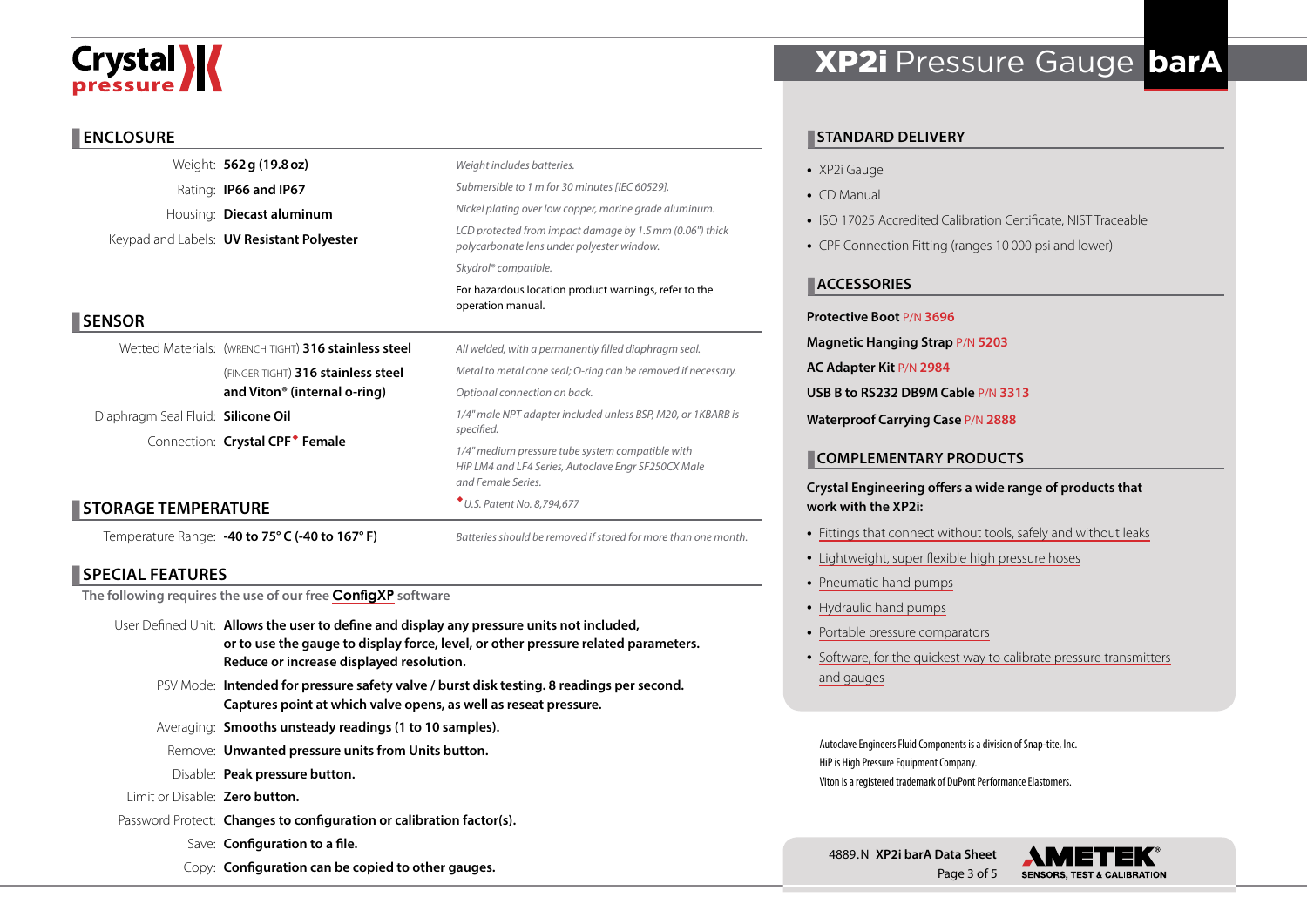

## XP2i Pressure Gauge **barA**

#### **RANGE & RESOLUTION TABLE**

|         |                 |                   | Display Resolution |      |      |            |       |                         |          |                        |          |                    |
|---------|-----------------|-------------------|--------------------|------|------|------------|-------|-------------------------|----------|------------------------|----------|--------------------|
| P/N     | Range<br>(barA) | Over-<br>pressure | bar                | mbar | kPa  | <b>MPa</b> | psi   | in.<br>H <sub>2</sub> O | in<br>Hg | mm<br>H <sub>2</sub> O | mm<br>Hg | kg/cm <sup>2</sup> |
| 1,1BARB | 1,1             | 6.5x              | 0.0001             | 0.1  | 0.01 | 0.00001    | 0.001 | 0.01                    | 0.001    | 0.1                    | 0.01     | 0.0001             |
| 10BARB  | 10              | 2.0 x             | 0.0001             | 0.1  | 0.01 | 0.00001    | 0.01  | 0.1                     | 0.01     |                        | 0.1      | 0.0001             |
| 30BARB  | 30              | 2.0x              | 0.001              |      | 0.1  | 0.0001     | 0.01  |                         | 0.1      |                        |          | 0.001              |
| 70BARB  | 70              | 2.0 x             | 0.001              |      | 0.1  | 0.0001     | 0.1   |                         | 0.1      |                        |          | 0.001              |
| 140BARB | 140             | 2.0x              | 0.01               |      |      | 0.001      | 0.1   |                         | 0.1      |                        |          | 0.01               |
| 200BARB | 200             | 1.5x              | 0.01               |      |      | 0.001      | 0.1   |                         | 0.1      |                        |          | 0.01               |
| 300BARB | 300             | 1.5x              | 0.01               |      |      | 0.001      | 0.1   |                         |          |                        |          | 0.01               |
| 700BARB | 700             | 1.5x              | 0.01               |      |      | 0.001      | 1     |                         |          |                        |          | 0.01               |
| 1KBARB  | 1000            | 1.3x              | 0.01               |      |      | 0.001      |       |                         |          |                        |          | 0.01               |

#### **CORDERING INFORMATION**\*

| P/N                                                                                                                                                                                             | <b>Model</b>               | <b>Dual</b><br><b>Display</b> | <b>Accuracy</b>                                                             | <b>Adapter</b><br><b>Type</b> | <b>Connection</b><br><b>Location</b> | Data logging             | Pump System*          | Carrying Case~                                               |
|-------------------------------------------------------------------------------------------------------------------------------------------------------------------------------------------------|----------------------------|-------------------------------|-----------------------------------------------------------------------------|-------------------------------|--------------------------------------|--------------------------|-----------------------|--------------------------------------------------------------|
|                                                                                                                                                                                                 | XP <sub>2I</sub>           |                               |                                                                             |                               |                                      |                          |                       |                                                              |
|                                                                                                                                                                                                 | Standard:                  | No. (omit)                    | 0.1% of reading. . (omit)                                                   | $NPT$ (omit)                  | Bottom (omit)                        | $No \dots (omit)$        | No Pump (omit)        |                                                              |
|                                                                                                                                                                                                 | Optional:                  | $Yes$ - $DD$                  | $0.02\%$ of FS - S2                                                         | $G1/4B$ $-BSP$                | Back $\dots \dots \dots$ -RP         | $Yes. \ldots \ldots -DL$ | System A. <b>-AXX</b> | Aluminum  (omit)                                             |
|                                                                                                                                                                                                 |                            |                               | $0.05\%$ of FS - S5                                                         | $M20x1.5$ - $M20$             | Panel Mount - F4                     |                          | System A - <b>AHX</b> | Waterproof - W                                               |
|                                                                                                                                                                                                 |                            |                               |                                                                             |                               |                                      |                          | System B - BXX        |                                                              |
|                                                                                                                                                                                                 | <b>SAMPLE PART NUMBERS</b> |                               |                                                                             |                               |                                      |                          | System B - <b>BHX</b> |                                                              |
| 140BARBXP2I<br>.140 bar Absolute gauge, with a 1/4" NPT pressure fitting.<br>.                                                                                                                  |                            |                               |                                                                             |                               |                                      |                          |                       | The Waterproof Case is<br>an <i>option</i> for Systems A, B, |
|                                                                                                                                                                                                 | 300BARBXP2I-BSP-DL         |                               | .300 bar Absolute gauge, with a 1/4" BSP pressure fitting and Data-logging. |                               |                                      |                          | System C - CHX        | and C only.                                                  |
|                                                                                                                                                                                                 | 700BARBXP2I-DD-GWX-W.      |                               | .700 bar Dual Display Absolute gauge with a System G pump system            |                               |                                      |                          | System D - DOX        | The Waterproof Case is                                       |
|                                                                                                                                                                                                 |                            |                               | and a waterproof carrying case.                                             |                               |                                      |                          | System D - DWX        | the only option for Systems<br>G and H.                      |
|                                                                                                                                                                                                 |                            | System E - <b>EOX</b>         |                                                                             |                               |                                      |                          |                       |                                                              |
| ▶ Ordering a Pump System Only                                                                                                                                                                   |                            |                               |                                                                             |                               |                                      |                          |                       |                                                              |
| Any pump system, carrying case, and connection fittings for an XP2i pressure gauge may be ordered<br>separately from the gauge. Enter XP2I-NONE followed by the Pump System part number and the |                            |                               |                                                                             |                               |                                      |                          |                       |                                                              |
|                                                                                                                                                                                                 |                            |                               |                                                                             |                               |                                      |                          | System G - GOX        |                                                              |
| Carrying Case option code.                                                                                                                                                                      |                            |                               |                                                                             |                               |                                      |                          |                       |                                                              |

SAMPLE PART NUMBER

**XP2I-NONE-BHX-W**. **System B pump system with a waterproof carrying case.**

| 4889. N XP2i barA Data Sheet |  |
|------------------------------|--|
| Page 4 of 5                  |  |

case with custom insert.

of each pump system.

System H. . . **-HOX**



AMETEK offers a variety of solutions for pressure generation and measurement. Our line of products for pressure generation includes everything from small pneumatic hand pumps to a precision, hydraulic pressure comparator capable of generating up to 15000 psi/1000 bar/100 MPa. All of our pumps may be ordered as part of a Pump System, complete with an XP2i and delivered in a sturdy carrying

**-S5** is the only accuracy level available. CPF Adapter Fitting is not included.

\* Refer to the following page for a more detailed description